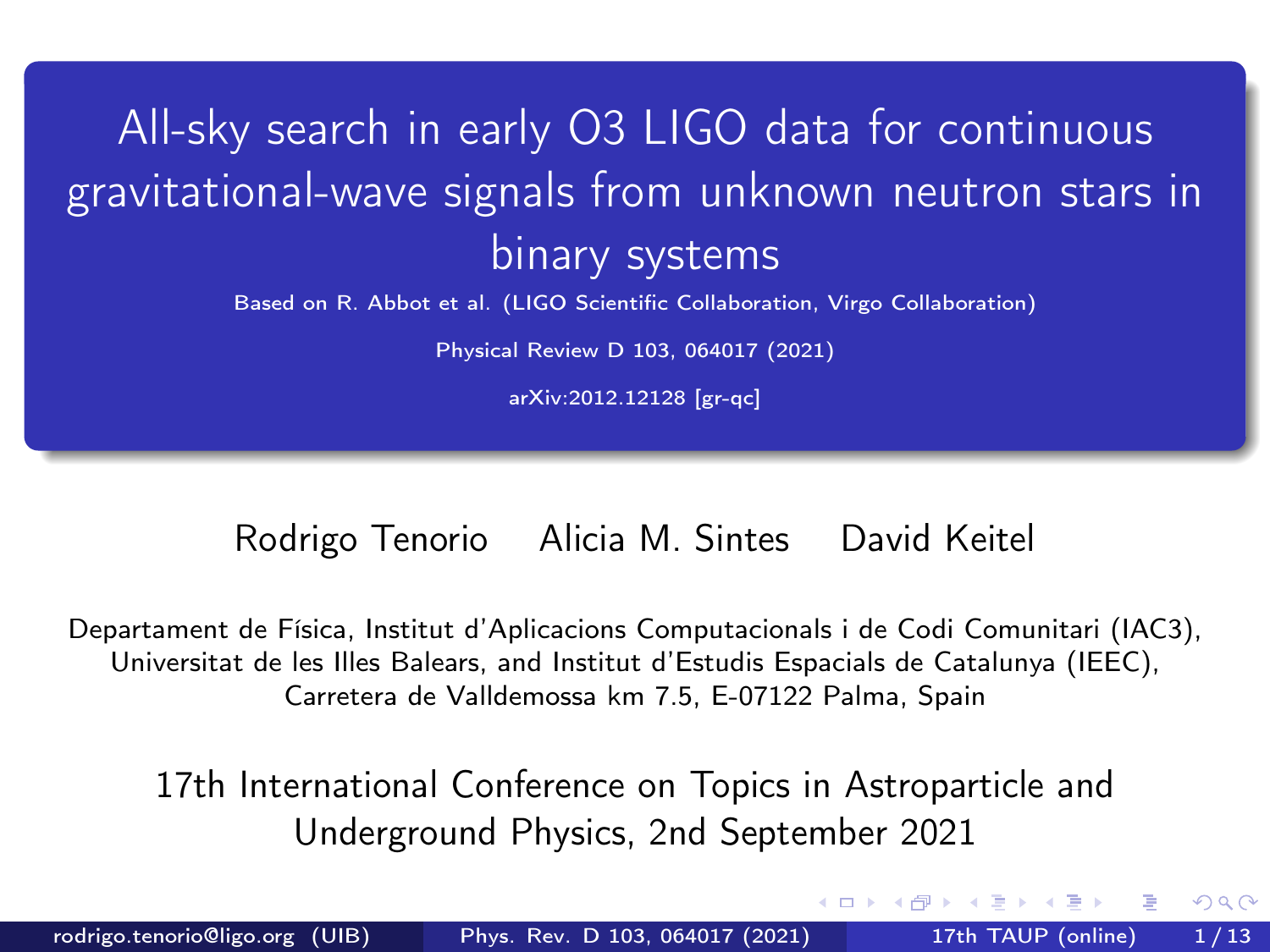

• This presentation is based on a project developed under the scope of the LIGO Scientific Collaboration and Virgo Collaboration.

The authors gratefully acknowledge the support of the United States National Science Foundation (NSF) for the construction and operation of the LIGO Laboratory and Advanced LIGO as well as the Science and Technology Facilities Council (STFC) of the United Kingdom, the Max-Planck-Society (MPS), and the State of Niedersachsen/Germany for support of the construction of Advanced LIGO and construction and operation of the GEO600 detector. Additional support for Advanced LIGO was provided by the Australian Research Council. The authors gratefully acknowledge the Italian Istituto Nazionale di Fisica Nucleare (INFN), the French Centre National de la Recherche Scientifique (CNRS) and the Netherlands Organization for Scientific Research, for the construction and operation of the Virgo detector and the creation and the Creation an support of the EGO consortium. The authors also gratefully acknowledge research support from these agencies as well as by the Council of Scientific and Industrial Research of India, the Department of Science and Technology, India, the Science & Engineering Research Board (SERB), India, the Ministry of Human Resource Development, India, the Spanish Agencia Estatal de Investigación, the Vicepresidència i Conselleria d'Innovació, Recerca i Turisme, the Conselleria d'Educació i Universitat and the Direcció General de Política Universitaria i Recerca del Govern de les Illes Balears, the Conselleria d'Innovació, Universitats, Ciència i Societat Digital de la Generalitat Valenciana and the CERCA Programme Generalitat de Catalunya, the Barcelona Supercomputing Center - Centro Nacional de Supercomputación, Spain, the National Science Centre of Poland and the Foundation for Polish Science (FNP), the Swiss National Science Foundation (SNSF), the Russian Foundation for Basic Research, the Russian Science Foundation, the European Commission, the European Regional Development Funds (ERDF), the Royal Society, the Scottish Funding Council, the Scottish Universities Physics Alliance, the Hungarian Scientific Research Fund (OTKA), the French Lyon Institute of Origins (LIO), the Belgian Fonds de la Recherche Scientifique (FRS-FNRS), Actions de Recherche Concertées (ARC) and Fonds Wetenschappelijk Onderzoek - Vlaanderen (FWO), Belgium, the Paris Île-de-France Region, the National Research, Development and Innovation Office Hungary (NKFIH), the National Research Foundation of Korea, the Natural Science and Engineering Research Council Canada, Canadian Foundation for Innovation (CFI), the Brazilian Ministry of Science, Technology, and Innovations, the International Center for Theoretical Physics South American Institute for Fundamental Research (ICTP-SAIFR), the Research Grants Council of Hong Kong, the National Natural Science Foundation of China (NSFC), the Leverhulme Trust, the Research Corporation, the Ministry of Science and Technology (MOST). Taiwan, the United States Department of Energy, and the Kavli Foundation. The authors gratefully acknowledge the support of the NSF, STFC, INFN and CNRS for provision of computational resources. This paper has been assigned document number LIGO-P2000298.

R. T. is supported by the Spanish Ministerio de Ciencia, Innovación y Universidades (ref. FPU 18/00694). European Union FEDER funds, the Ministry of Science, Innovation and Universities and the Spanish Agencia Estatal de Investigación grants PID2019-106416GB-I00/AEI/10.13039/501100011033, RED2018-102661-T, RED2018-102573-E, FPA2017-90687-REDC, Comunitat Autonoma de les Illes Balears through the Direcció General de Política Universitaria i Recerca with funds from the Tourist Stay Tax Law ITS 2017-006 (PRD2018/24), Generalitat Valenciana (PROMETEO/2019/071), EU COST Actions CA18108, CA17137, CA16214, and CA16104, and thankfully acknowledges the computer resources at CTE-Power and the technical support provided by Barcelona Supercomputing Center - Centro Nacional de Supercomputación through grant No. AECT-2019-3-0011 from the Red Española de Supercomputación (RES).

rodrigo.tenorio@ligo.org (UIB) [Phys. Rev. D 103, 064017 \(2021\)](#page-0-0) 17th TAUP (online) 2 / 13

 $\Omega$ 

**K ロ ト K 何 ト K ヨ ト K**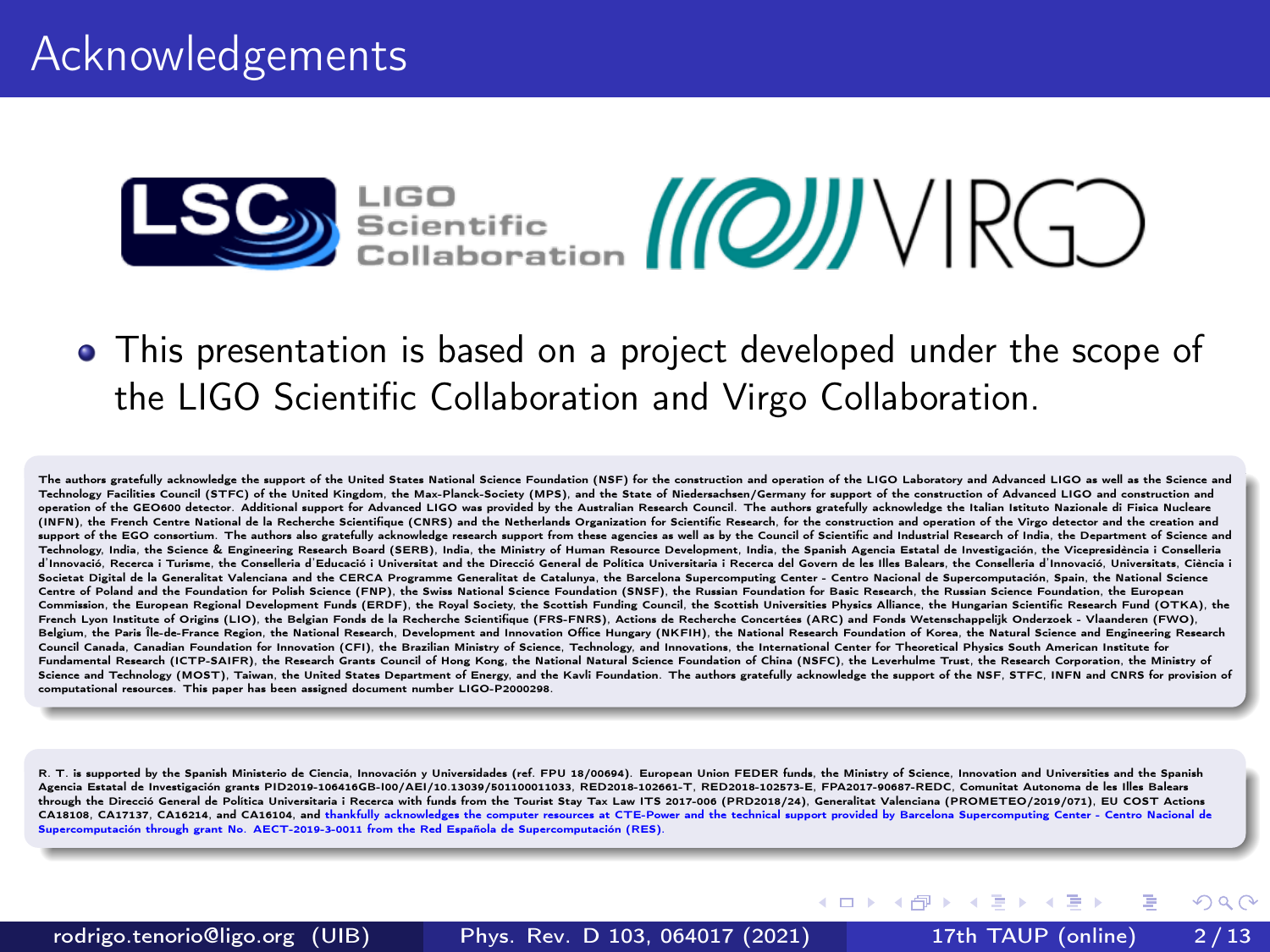### Introduction

- Continuous waves (CWs) are long-duration quasi-monochromatic gravitational waves (GWs). No direct detection up to date.
- Expected sources are Neutron Stars (NS) presenting a non-axisymmetry (crust deformations, r-modes, free precession).
- CWs are described by amplitude  $A$  and phase-evolution  $\lambda$  parameters:
	- $\bullet \: \mathcal{A} \to$  source orientation  $(\cos \iota, \psi, \phi_0)$ , nominal GW amplitude  $h_0$ .
	- $\lambda \to$  source spinup/spindown  $(f_0, f_1, \dots)$ , Doppler modulation due to the Earth's motion  $(\alpha, \delta)$ , Doppler modulation due to a binary companion  $(a_{\rm p}, P, t_{\rm asc})$

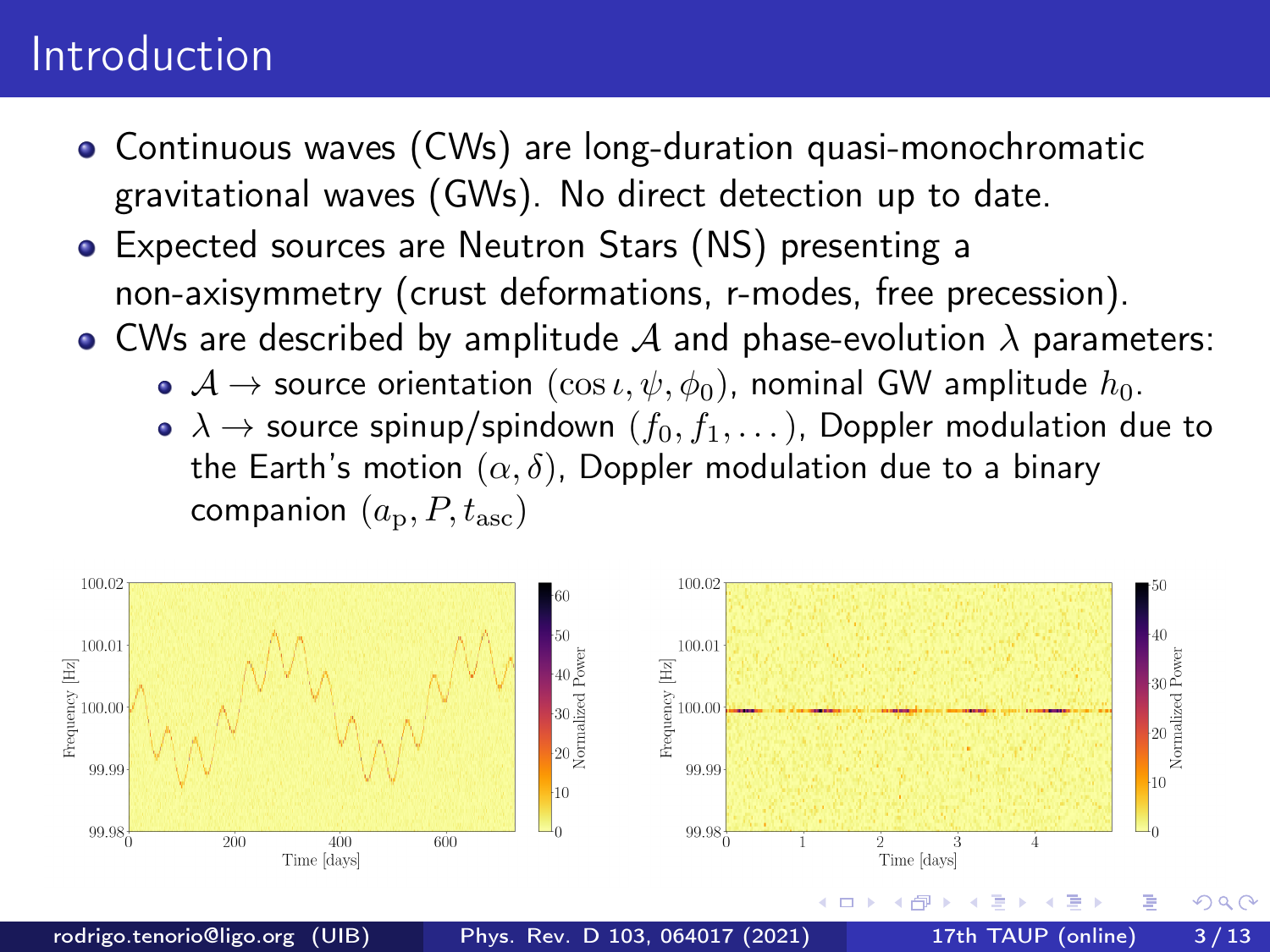### Amplitude of CWs

Basic model: quadrupolar deformation / triaxial ellipsoid

$$
h_0 = \frac{4\pi^2 G}{c} \frac{I_z \epsilon}{d} [2f_{\text{rot}}]^2 \simeq 4.2 \cdot 10^{-26} \left(\frac{\epsilon}{10^{-6}}\right) \left(\frac{f_{\text{rot}}}{100 \text{ Hz}}\right)^2 \left(\frac{d}{1 \text{ kpc}}\right)^{-1}
$$

- Amplitude is orders of magnitude lower than that of CBC signals.
- Realistic searches focus on the galactic NS population.
- EOS dependency mainly enters through the ellipticity  $\epsilon$ .

CW searches place constraints on the galactic NS population:

Upper limits on  $h_0(f_{\text{rot}}) \rightarrow$  Constraints on  $\epsilon(f_{\text{rot}}, d)$ 

Blind searches (such as this one!) probe the EM-quiet NS population.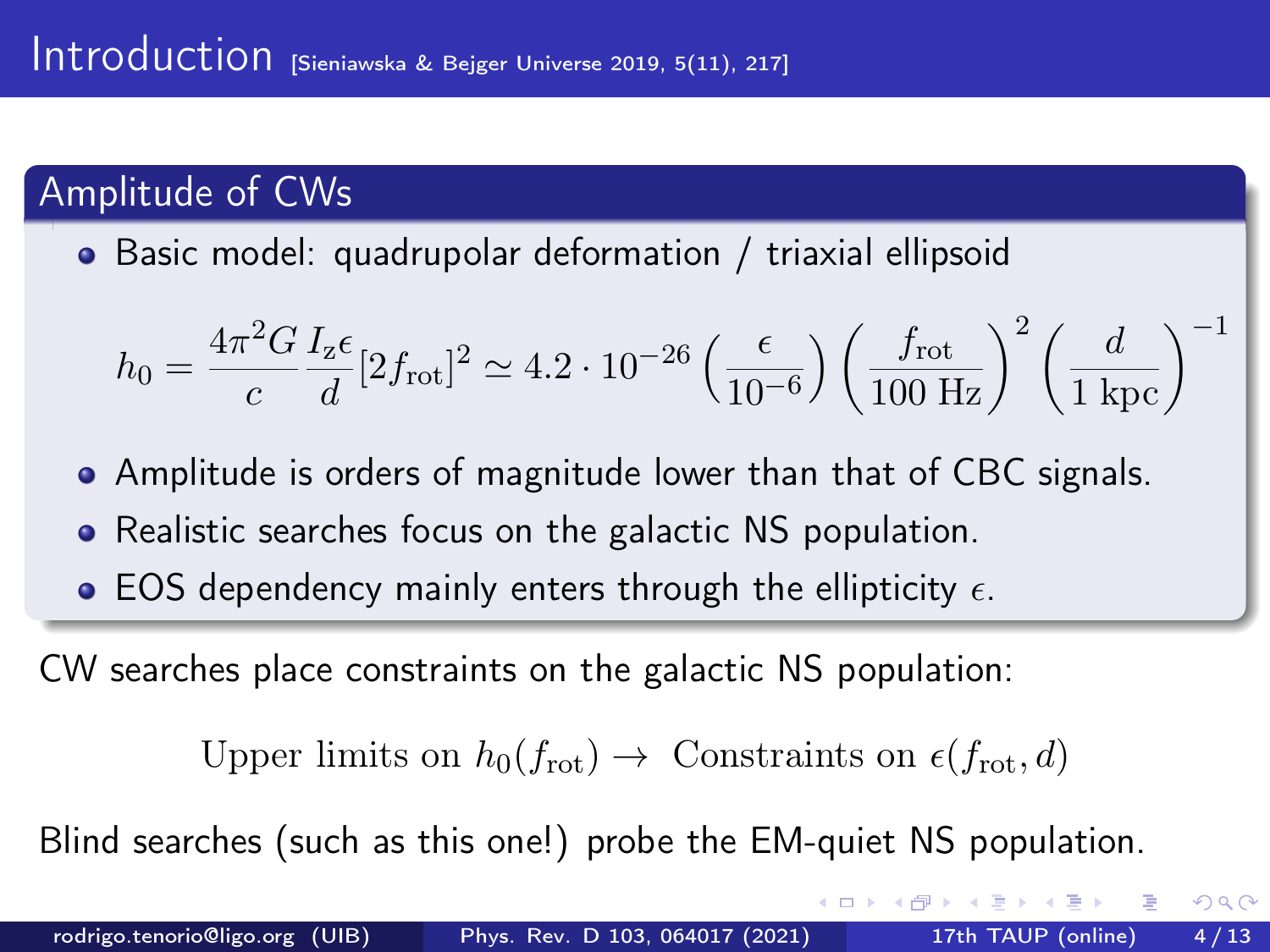## The early O3 BinarySkyHough search

### Searching for CW from NS in binary systems

- Look for CW emission from unknown NSs in circular binary systems.
- $\bullet$  BinarySkyHough = SkyHough (Isolated CW) + GPU parallelization.
- Previously used on O2 open data [\[P. B. Covas & A. M. Sintes PRL 124, 191102 \(2020\)\]](https://journals.aps.org/prl/abstract/10.1103/PhysRevLett.124.191102).
- Main search stage ran at the Barcelona Supercomputing Center (CTE-Power) under the Spanish Supercomputing Network (RES) grant AECT-2019-3-0011.

#### The early O3 LIGO-Virgo observing run

- 6 months of data (April 2019 October 2019)
- 1024s-long Short Fourier Transforms of Advance LIGO data.
- Cleaning procedure was applied due to loud, frequent transient noise artifacts [\[P. Astone et. al CQG 22 S1197 \(2005\)\]](https://iopscience.iop.org/article/10.1088/0264-9381/22/18/S34/meta).

イロト イ押 トイヨ トイヨ

 $QQ$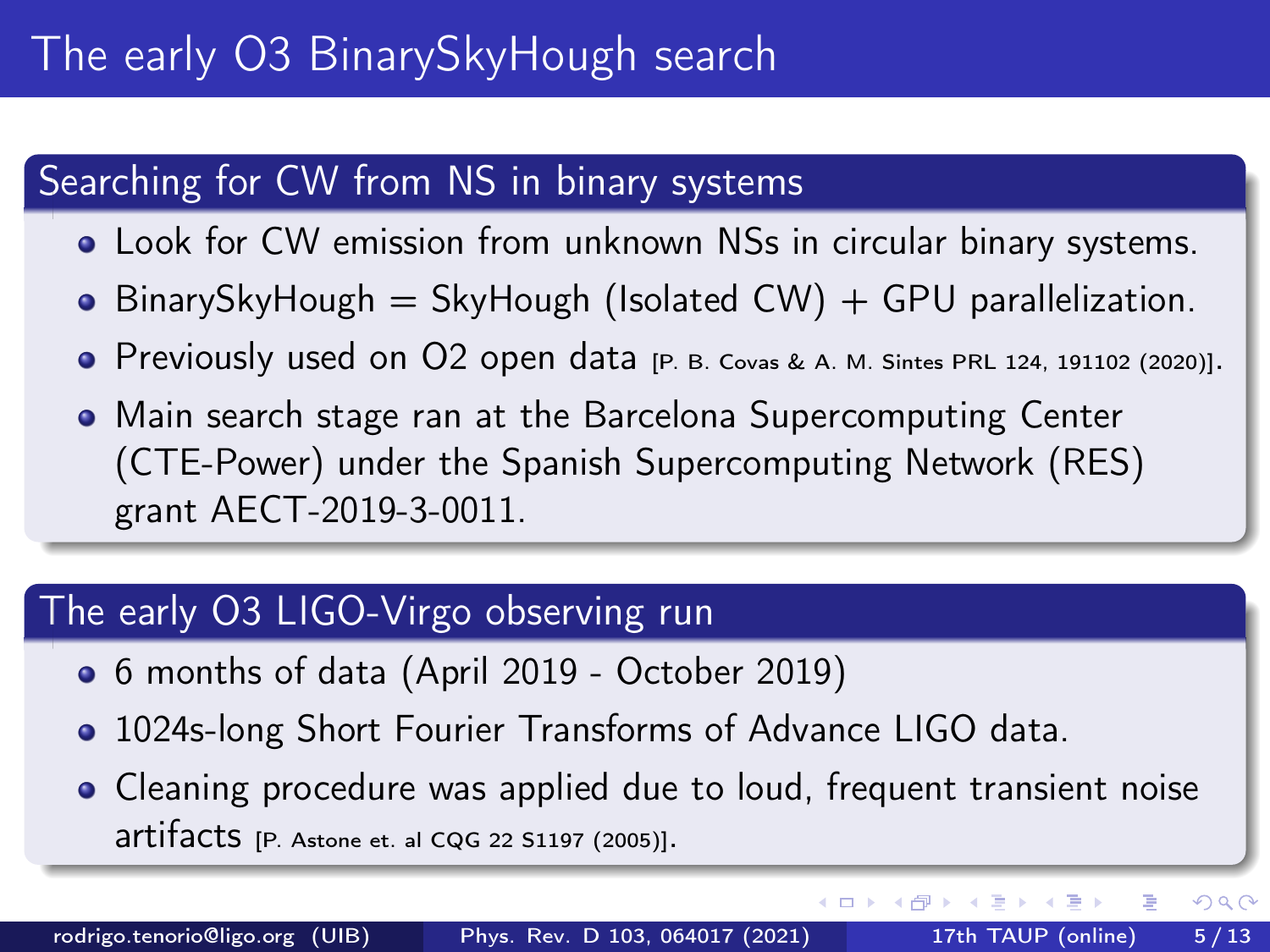### Parameter space



- All-sky search, L (50-100 Hz) and H (100-300 Hz) frequency bands.
- Binary parameter-space partitioned into four regions: A, B, C, D covered along L; B covered along H.
- The entire range of  $t_{\rm asc}$  (initial binary phase) is covered by the search.
- EM binary NSs have low spindown values: Neglected in this search.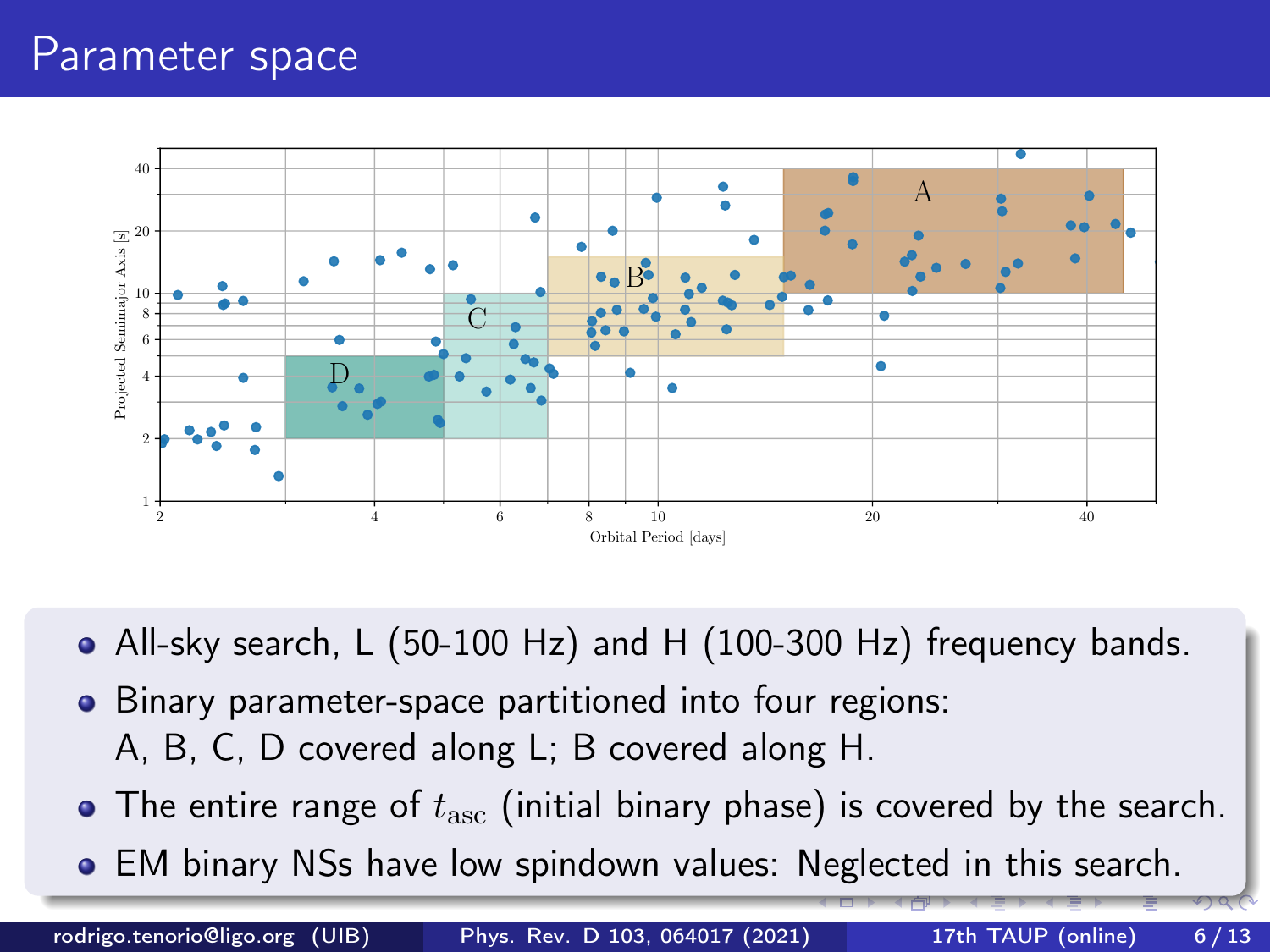| Regions LA LB LC LD H1B H2B H3B H4B H5B                                                                                       |  |  |  |  |  |
|-------------------------------------------------------------------------------------------------------------------------------|--|--|--|--|--|
| Vetoed by Identified Line 366 359 359 373 44 0 32 30 30                                                                       |  |  |  |  |  |
| Surviving Clusters 1634 1641 1641 1627 956 1000 1968 1970 1970<br>Fraction (%) 81.7 82.05 82.05 81.35 95.6 100 98.4 98.5 98.5 |  |  |  |  |  |
| Surviving Outliers after $2\ddot{\mathcal{F}}_{\text{th}}$ veto 73 72 71 71 7 6 8 3 0                                         |  |  |  |  |  |

- Retrieve the best 80,000 outliers in each 0.125 Hz band.
- <sup>2</sup> Cluster outliers [\[R. Tenorio et. al PRD 103, 064053 \(2021\)\]](https://arxiv.org/abs/2012.05752).
- Select best 5 clusters per 0.125 Hz band.
- **4** Apply line veto.
- **6** Follow-up surviving outliers with PyFstat [\[D. Keitel et. al JOSS 6\(60\), 3000 \(2021\)\]](https://arxiv.org/abs/2101.10915).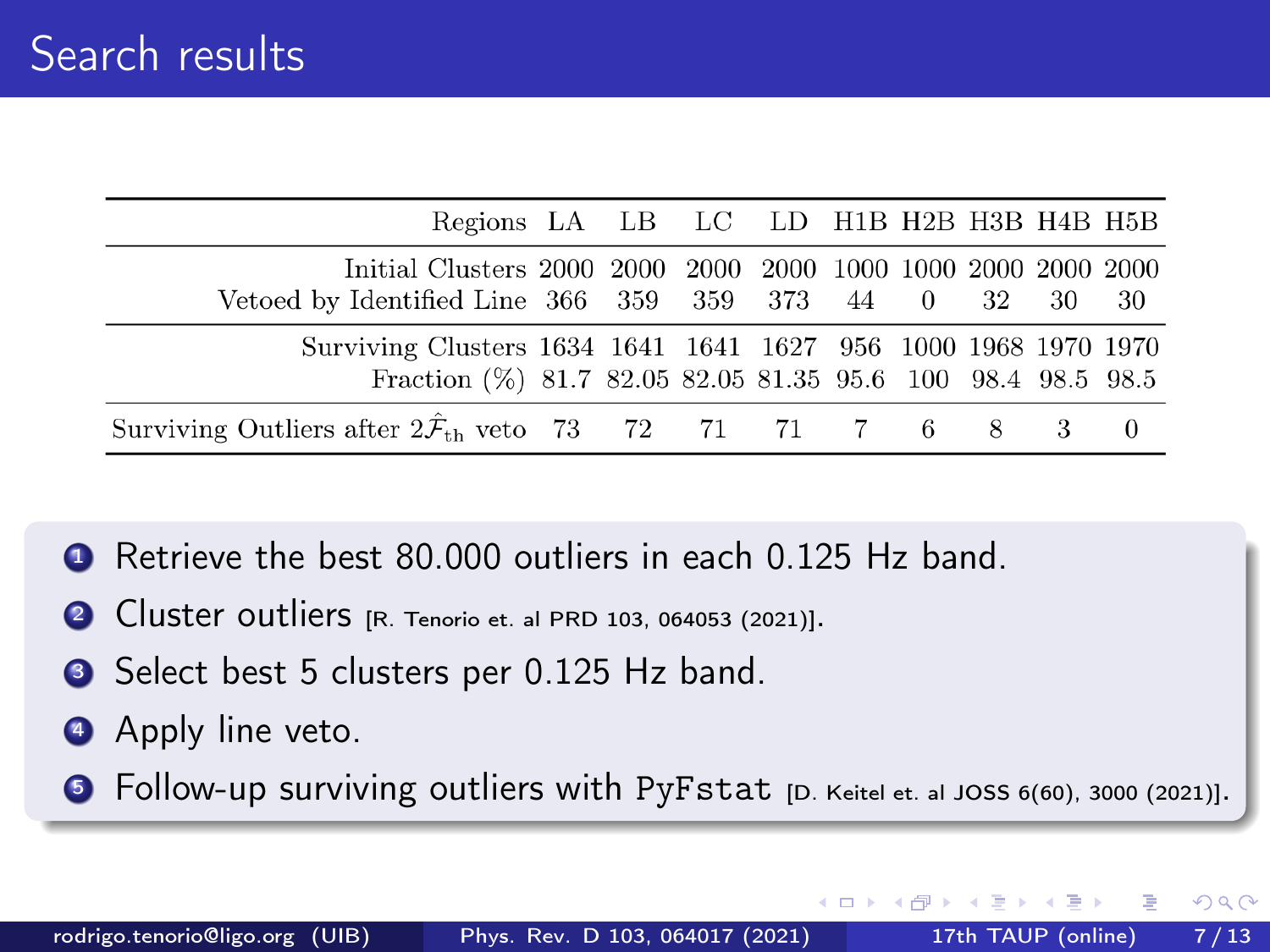## Outlier follow-up

• Compute semicoherent matched-filter  $2\mathcal{F}$ 

[\[P. Jaranowski et. al PRD 58 063001 \(1998\)\]](https://arxiv.org/abs/gr-qc/9804014) and calibrate a threshold.

- $\bullet$   $\mathcal{O}(300)$  outliers survive the first stage of the follow-up.
- Most of them are related to instrumental lines of unknown origin.



- $\bullet$   $\mathcal{O}(250)$  outliers accumulate  $2\mathcal{F}$  in short time periods.
- Calibrate a threshold on segment-wise  $2\mathcal{F}$  using software injections.

€⊡

No outlier is consistent with a CW signal.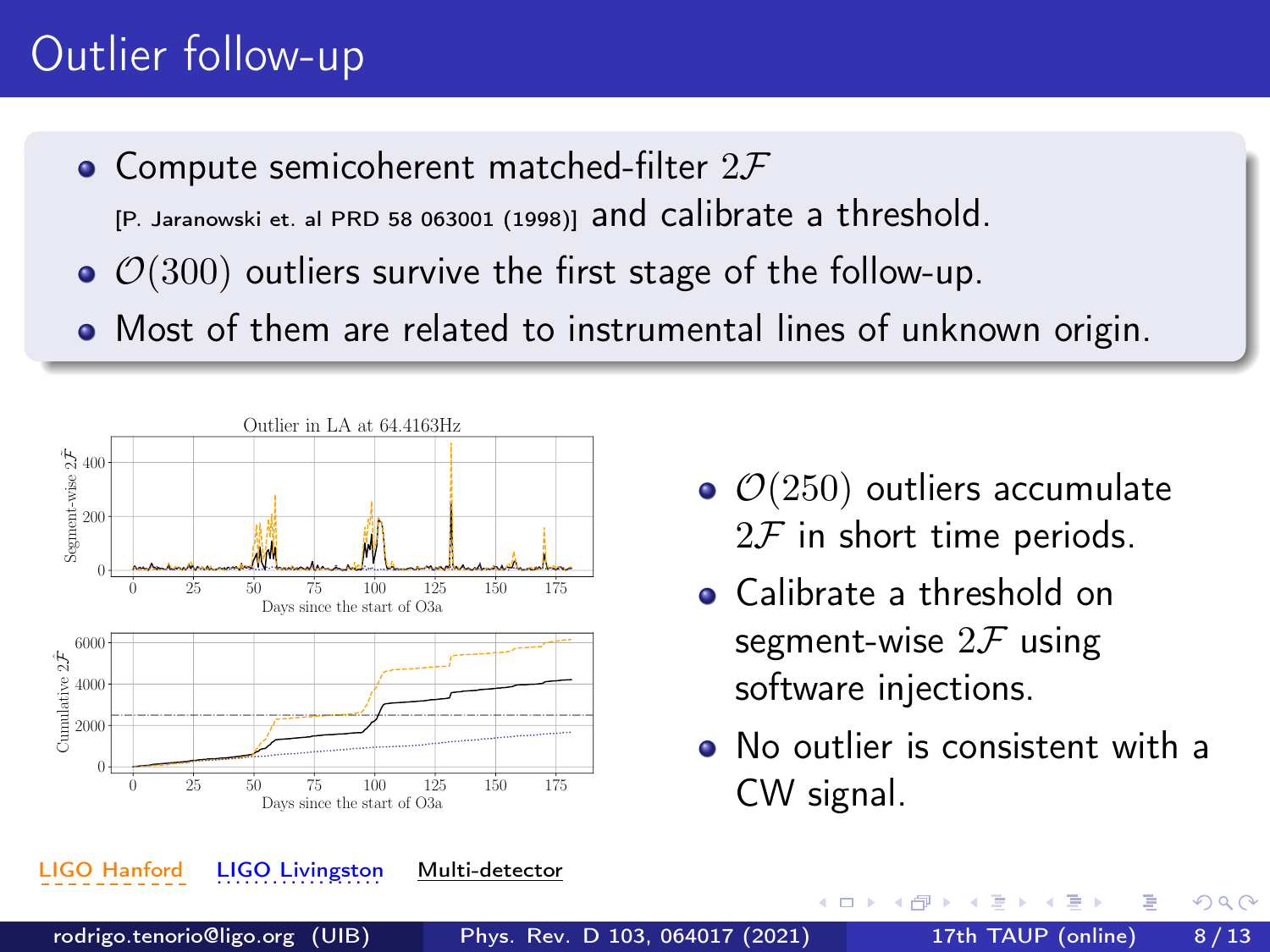## Outlier follow-up

- $\bullet$   $\mathcal{O}(25)$  outliers are more present in H1 than L1  $(2\mathcal{F}_{H1} > 2\mathcal{F}_{L1})$ , as opposed to the displayed sensitivity of the detectors during O3a.
- Calibrate a threshold on relative detector-wise  $2\mathcal{F}$ .
- No outlier is consistent with a CW signal.

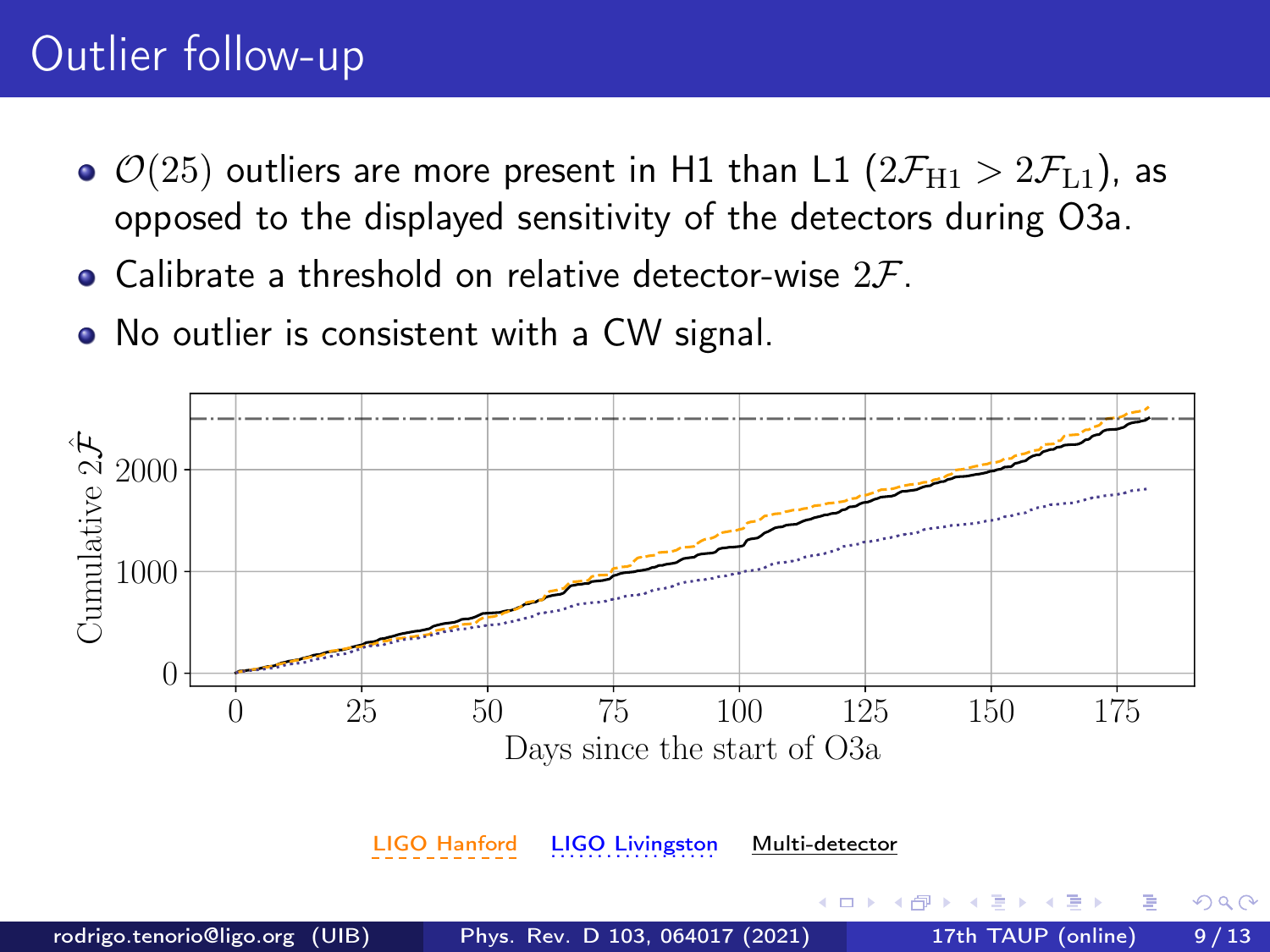- Final  $\mathcal{O}(20)$  outliers are clustered around 60.5 Hz in all binary parameter-space regions A, B, C, D.
- These outliers survived all previous veto stages.
- Close inspection of the ASD reveals a side band of the 60 Hz power-line at the frequency of interest.
- Final set of outliers is deemed



€⊡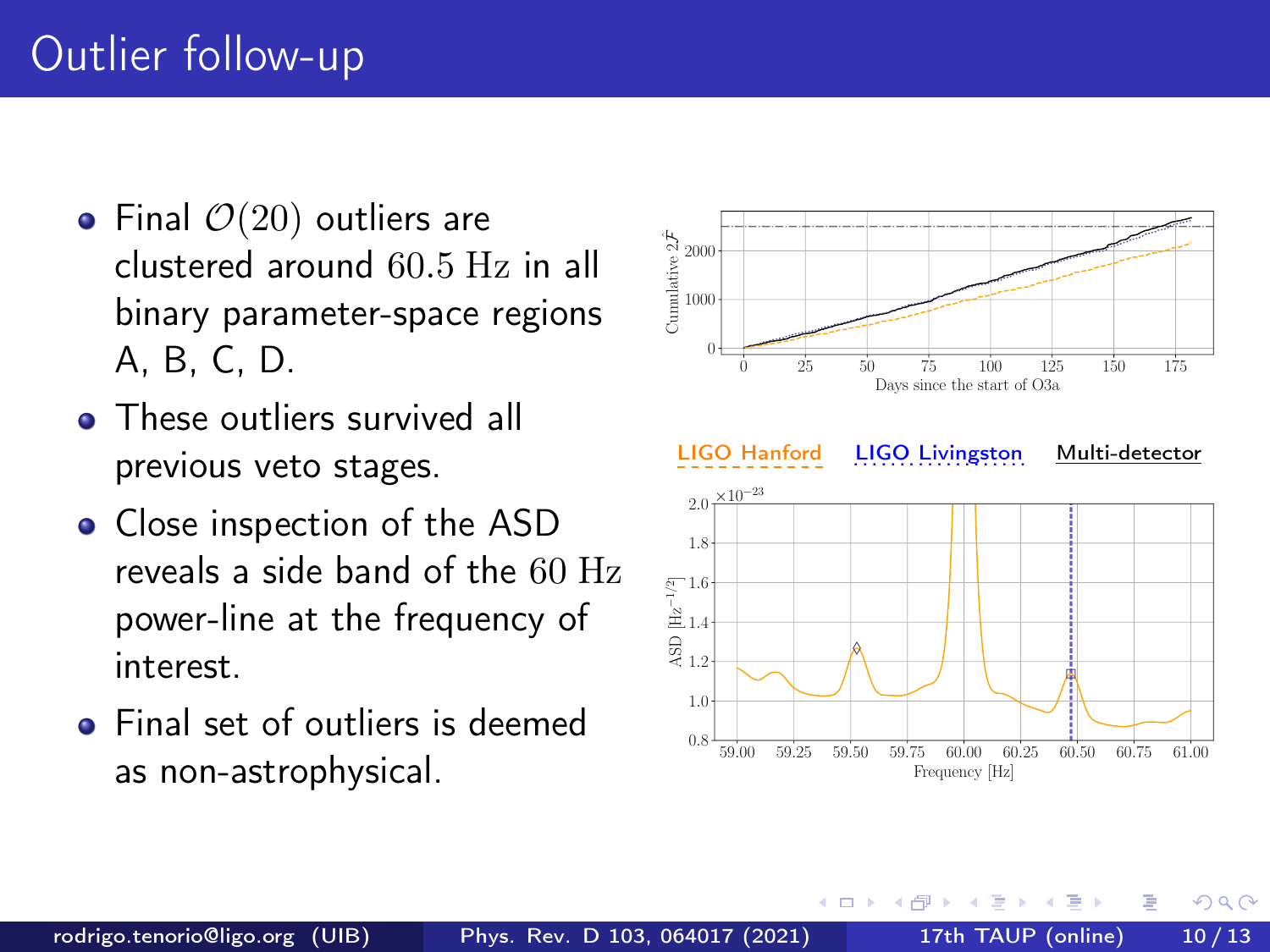### Sensitivity estimation



- **Estimate the search sensitivity as the** 95% detection efficiency  $h_0$ .
- Minimum amplitude sensitivity  $h_0^{95\%} = (2.4 \pm 0.1) \times 10^{-25}$  © 149.5 Hz.
- Most sensitive result up to that for this kind of searches!

4 **E** F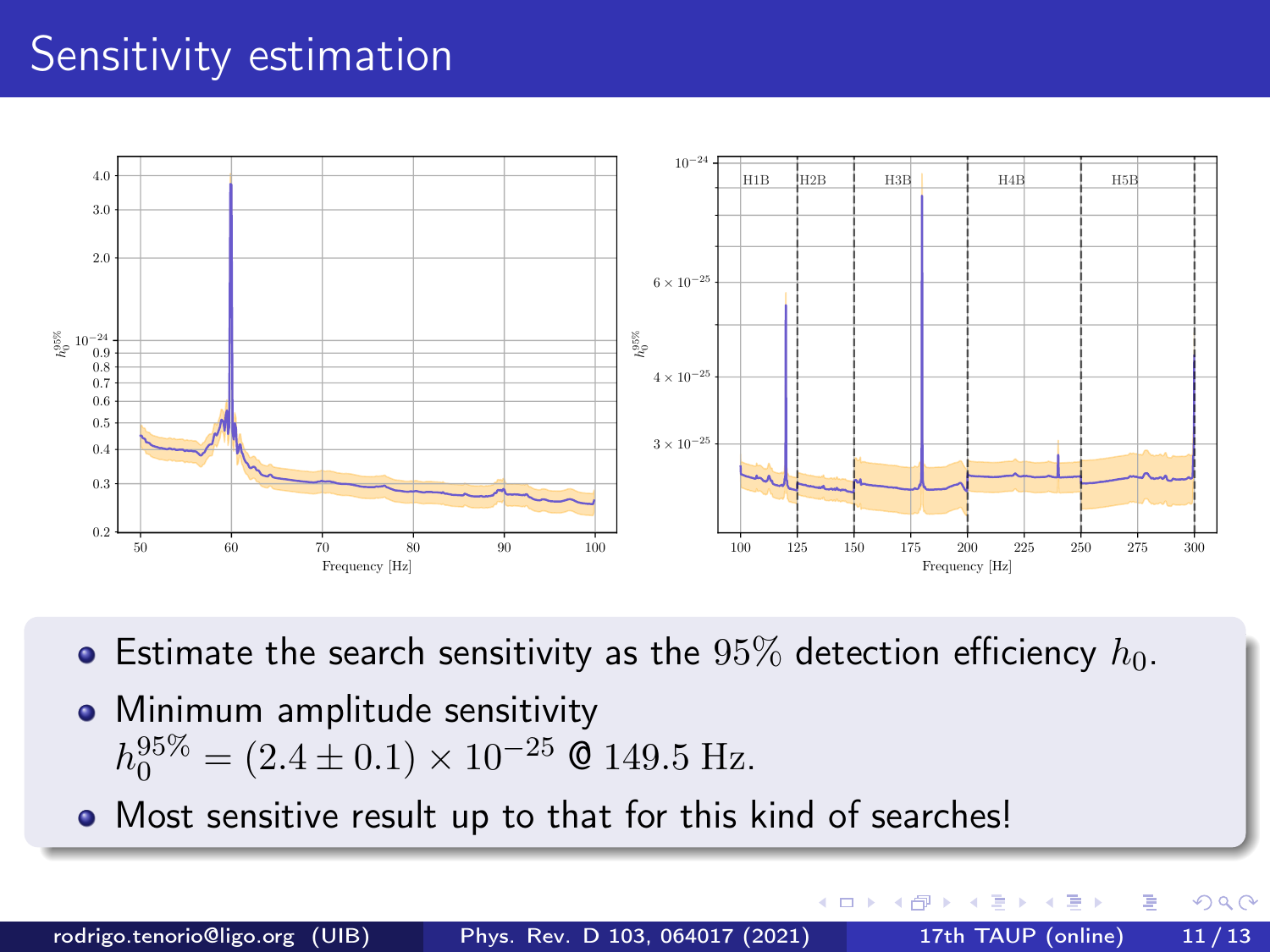## Astrophysical implications



- $h_0^{95\%}$  places constrains on the nearby population of binary NSs.
- Max. astrophysical reach / ellipticity is limited by neglected spindown.
- Ellipticity constrained to  $\epsilon \lesssim (10^{-4} 10^{-5})$  at  $d \simeq (1 2)$  kpc depending on the frequency band.
- Results start to probe the regime of exotic equations of state  $(\epsilon \simeq 10^{-5})$ , but still a while until realistic ones  $(\epsilon \simeq 10^{-7} - 10^{-6})$